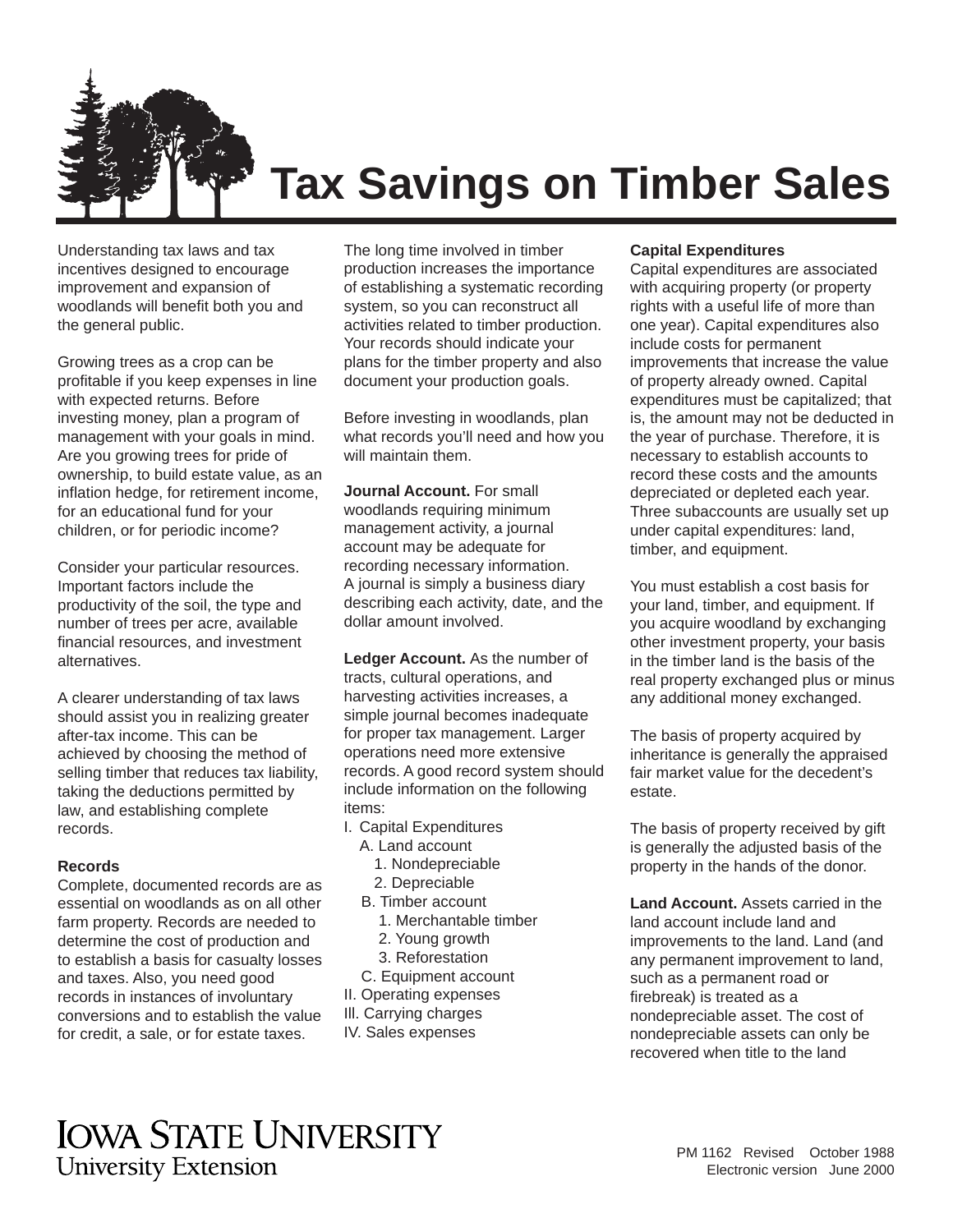

changes hands. Land cannot be depreciated or depleted.

Some improvements that increase the value of land do have a fixed life, and their cost can be recovered through depreciation. Examples of depreciable assets are culverts, bridges, fences, temporary roads, and fire lanes. Normally, a separate subaccount is established for depreciable assets.

**Timber Account.** You must establish a cost basis for the timber to provide a depletion allowance when you harvest the timber. A cost basis requires estimates of the fair market value of the timber as of the date of purchase or acquisition. Factors considered in arriving at fair market value include the species, age, size, and quality of the timber; the quantity of timber per acre; accessibility; and freight rates by common carriers to markets. The appropriate time to establish the cost basis is when you acquire the property. But you can reconstruct it later when necessary.

It is important to maintain an accurate timber account. Collecting this information is important to both woodland and financial management. The adjusted cost basis is the starting point for nearly all tax calculations relating to timber.

For quantity of timber, enter the total volume the tract would have produced if all the merchantable timber had been cut on the date you acquired the property. Express this quantity in board feet, cords, or some other standard unit of measure.

Depletion is your original cost basis of the timber with adjustments for any capital additions or deductions. Depletion is used to reduce your taxable gain when the timber is sold. If you sell all the timber, you can take all the basis of such timber as depletion. When only a portion is sold (as with a thinning), the depletion must be divided between the remaining timber and the amount sold. Total depletion can never exceed the cost.

The timber account is usually divided into three subaccounts: merchantable timber, young growth, and reforestation.

Establish a young growth subaccount for valuable, but unmerchantable, young timber. For example, assume that a stand of three-year-old seedlings has become established on 30 acres of land and a value of \$50 per acre has been determined. A total of \$1,500 would be entered in the young growth subaccount. Transfer amounts from the young growth account to the merchantable timber account as the trees become merchantable.

A reforestation subaccount should show capital expenditures incurred within three years of harvest to regenerate a stand, such as site preparation, cost of seed, seedlings, planting, and competition control.

Before 1980, reforestation expenses could only be recovered by selling the timber. This requirement tied up investment capital for many years and was thought to deter tree planting. Public Law 96-451, enacted in October 1980, states that expenditures incurred after 1979 must still be capitalized. But they may be amortized (depreciated) over an 84-month period. This allows complete recovery of capital in seven years rather than 20 or more under the old law. The amortization provision applies to all qualifying reforestation costs up to \$10,000 a year (\$5,000 if

you are married and filing separately), but it does not apply to capitalized carrying charges.

Another provision of the law allows for an investment tax credit for reforestation expenses. To qualify under PL 96-451, the reforested land must be greater than one acre, must be capable of commercial timber production, and must be held for that purpose or for ultimate sale of timber. The law has been interpreted to exclude Christmas tree production. For more information on reforestation expenses, obtain Iowa State University Forestry Extension Note F-336, Tree Planting Tax Incentives.

**Equipment Account.** The equipment account includes the usual equipment associated with a woodland operation: chain saws, tractors, logging trucks, and skidders. These items are capital assets and should be depreciated.

Deductible operating costs include normal repair and maintenance of equipment. Major repairs that increase the life of the equipment, such as an engine overhaul, are treated as capital investments that must be depreciated.

If you farm, the woodland operation is probably incidental to the farm business, and you will maintain a single farm equipment account. But if the woodland operation is a separate business, you must set up separate depreciation accounts.

#### **Operating Expenses**

To determine whether costs are deductible, ask whether the business or investment property generates a profit. Costs are deductible if a business activity generates a profit in three or more of five consecutive years. This requirement prevents someone who owns a forested tract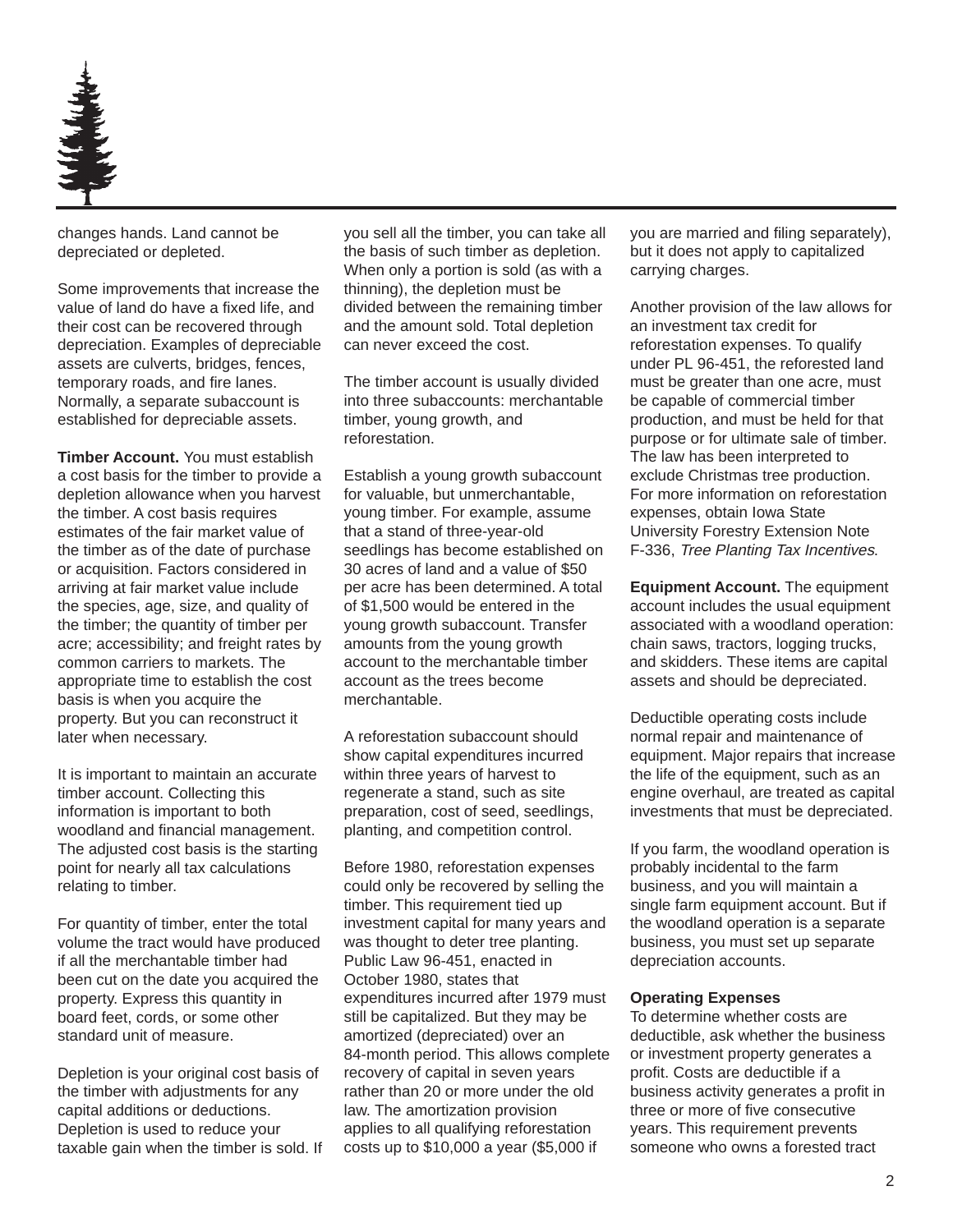and uses it only for recreational purposes from deducting operating costs as a business expense.

You might wonder, though, how landowners, who might sell timber only once or twice in their lifetimes, can fulfill the profitability requirement. Inability to fulfill the requirement does not automatically deny deductibility. Moreover, the IRS interpretation of profit also includes appreciation in the value of assets. Therefore, total profit is the sum of income plus appreciation minus operating costs. Because land and timber values have risen consistently in the past, landowners should have little difficulty justifying the profitability of their investments.

Landowners are frequently advised that the costs of timber stand improvement (TSI), thinnings not for the purpose of sale, and timber cruises (estimates) are not deductible. But these costs are deductible if they are part of the normal management program and do not relate directly to reforestation, sale, or puchase of timber or land. Similarly, pruning and shearing expenses for cultivated Christmas trees are deductible, but the costs of shaping naturally grown conifers into Christmas trees are not deductible. The latter practice adapts property to a new or different use, for which costs must be capitalized.

Individual landowners, holding timber as an investment, report operating expenses to the IRS as itemized deductions on Schedule A. Farmers list these costs individually as "other expenses" on Schedule F. Timber expenses and income are reported as farm transactions if they are incidental to the farming enterprise, even if a portion of the farm is entered in a tree farm program.

If the forestry enterprise is incidental to a nonfarm business or profession, or if it constitutes a business in itself, costs are reported on Schedule C.

Deductions for expenses are subject to the passive loss rules.

# **Carrying Charges**

Carrying charges is a somewhat vague category that covers costs necessary to maintain possession of woodland. Property taxes, interest on a loan to purchase or improve the property, administrative costs, insurance premiums and the cost of maintaining fire lanes, are considered carrying charges. So, too, are special expenditures to prevent outbreaks of disease or insects.

Carrying charges may either be expensed or capitalized. For any year carrying charges are to be capitalized, a statement to that effect should accompany the tax return. Election to capitalize is only valid for the year it is made. The following year carrying charges may again be expensed if desired. This opportunity to alternate between expensing or capitalizing carrying costs at the taxpayer's choice is not extended to other types of costs.

It is usually best to expense qualified items rather than capitalize them so you can save current taxes. However, these costs are subject to the passive loss rules.

#### **Sales Expense**

If revenue from the sale of timber is reported as ordinary income from a business, sales expenses are simply treated as deductions and reported to the IRS on Schedule C or F. If the timber qualifies as a capital asset––in most cases it will––sale expenses are subtracted from the gross sale price to arrive at net sales proceeds. The resulting amount is reported on Schedule D or Form 4797, depending upon the purpose for which timber is held and the manner of disposition.

#### **Reasons for Holding Forest Property**

The tax treatment associated with woodland property depends on how the property is used. Woodland property is held for three basic purposes: personal use, investment, or business.

#### **Personal Use**

Property not used to produce income is held for personal use. The house and land that serve as your residence are examples. Even though you might expect to sell them some day for more than you paid for them, your primary reason for holding them is to give you a place to live. Likewise, you may own forest property mainly for your personal use as a site for a second home or for recreation.

#### **Investment**

Property used to produce income but not as an integral part of a trade or business is investment property. For example, the land holdings of many farmers include woodlots. In most cases, the activities associated with the woodlot are incidental to the primary crop and/or livestock production. As such, the timber would be considered investment property. However, if the timber-related activities are extensive in relation to the overall activities carried out on the farm, the timber may be a separate business.

# **Business**

Property is held for use in a trade or business if it is an integral part of an activity entered into and carried on in good faith for the purpose of making a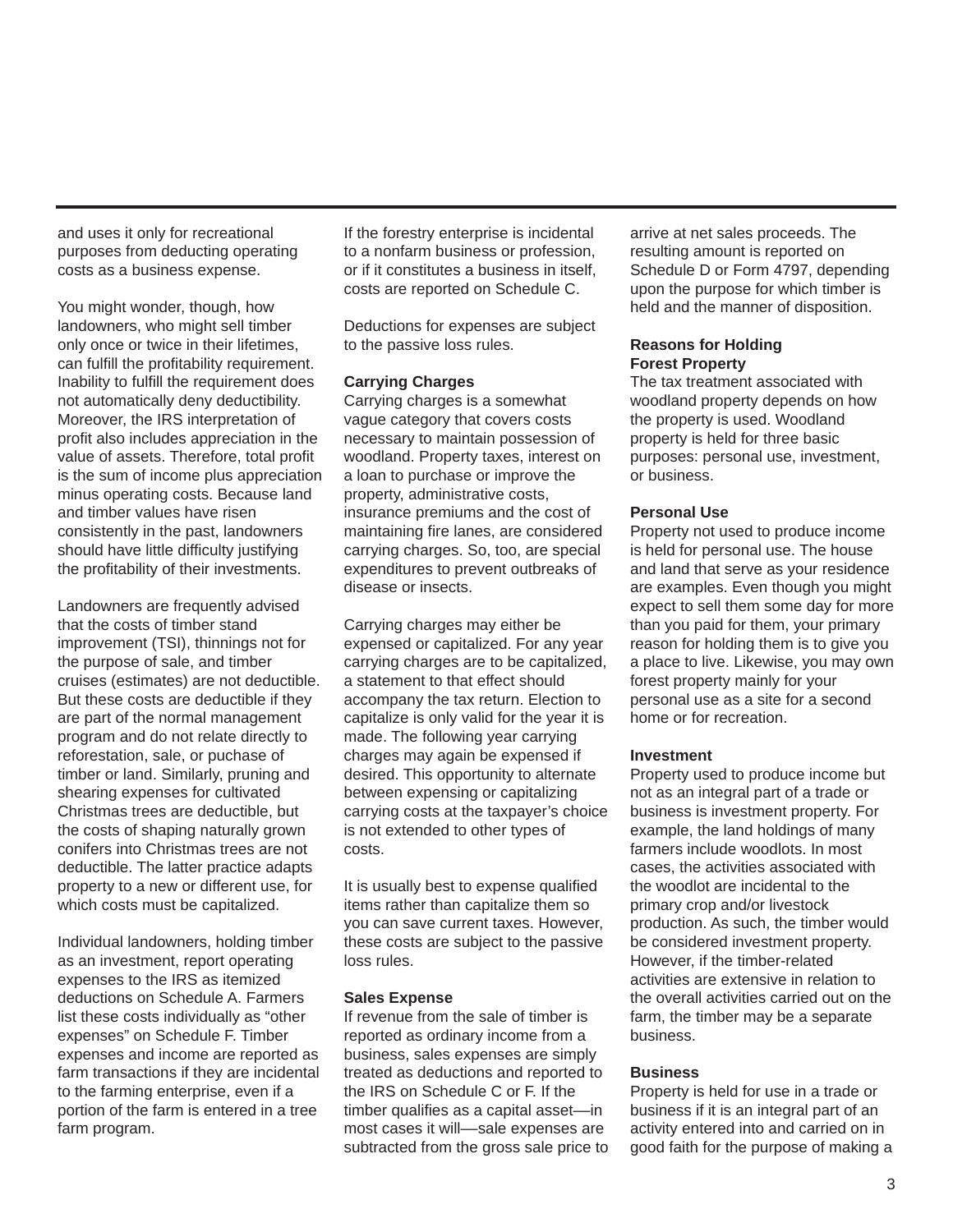

profit. The characteristic elements are regularity of activities and transactions, and the production of income.

Determining your primary reason for holding a particular forest property is based on all the facts related to your intended and actual use of the property. No single factor controls your decisions. Your intent when you first acquire the property is not conclusive if later your activities change.

#### **How the IRS Defines Timber**

Timber is defined by the Internal Revenue Code as the wood in standing trees that is to be recovered when the trees are cut and processed. It includes the standing trees usable for lumber, pulpwood, veneer, poles, crossties, piling, and other wood products. As defined by the Internal Revenue Code, timber has the same meaning as stumpage, a word used by professional foresters.

Once trees are cut, they cease to be timber for income tax purposes.

The simple act of cutting standing trees converts timber from real property to wood products and personal property.

Consequently, any gain from the sale of standing timber should qualify as capital gain, while any gain from the sale of wood products is ordinary income.

#### **Ordinary Income versus Capital Gains Income**

Ordinary income (gains) is subject to self-employment taxes (social security). Capital gains are not.

# **Qualifying Timber for Long-Term Capital Gains**

Five factors determine whether or not

timber income qualifies for capital gains.

1. The purpose for which the timber was held.

2. The length of time the timber was held before disposal.

3. The form of the timber disposal.

4. The nature of the timber product. 5. The number, continuity, frequency, and amount of sales (not just isolated transactions), or any other facts that indicate your occupation as a seller.

Generally, standing timber owned by a farmer is a capital asset because timber is not held for sale in the ordinary course of farming operations. If timber qualifies as a capital asset, a sale of standing timber would ordinarily result in either long-term or short-term capital gain.

To determine the cost or other basis for each unit of timber, divide the value in the merchantable timber account by the volume in the merchantable timber account. This is done in line 34 of Schedule F of Form T. Take this value times the number of units sold to determine the cost or other basis for the timber sale. This is usually referred to as depletion allowance.

Depletion, in its simplest form, is your original purchase price of the timber with adjustments for any later capital additions or deductions. Where all the timber is sold, all the cost of such timber can be taken as a depletion allowance. Where only a portion is sold, depletion must be prorated between the volume sold and the volume remaining in the stand. The total depletion taken can never exceed your cost or other basis.

To support a claim for capital returnable through depletion, fill out lines 27 to 51 of Schedule F of Form T.

#### **Methods of Selling Timber**

There are three sales methods timber owners can use to qualify for capital gains treatment.

1. Sale of standing timber for a lump sum (lump-sum sale).

2. Disposal of timber with an economic interest retained (sell-as-cut). IRS Code Sec. 631 (b). 3. Cutting standing timber with election to treat as sale (used in trade or business). IRS Code Sec. 631(a).

#### **Sale of Standing Timber for a Lump Sum**

The simplest method of selling timber is a lump-sum sale. It is probably the most common method used by farmers and small landowners for selling timber. A lump-sum sale may cover a given acreage, tracts, certain species, or diameter classes of trees. The timber must be sold for a fixed amount agreed upon in advance.

Lump-sum sales are for landowners who hold timber as an investment or for personal use. Standing timber is considered to be a capital asset if the property is not held primarily for sale to customers, or if the property is not used in the owner's trade or business. If a farmer makes infrequent sales of standing timber, all lump-sum sales should qualify for capital gains treatment.

**Example of a Lump-Sum Sale:** The simplest example would be where an individual made a lump-sum sale of all merchantable timber on a tract for \$37,500. Sales costs were \$2,250. The timber was located on a tract of land puchased 20 years ago for \$30,000. At the time of purchase, \$20,000 was allocated to the cost of land and \$10,000 to the cost of merchantable timber.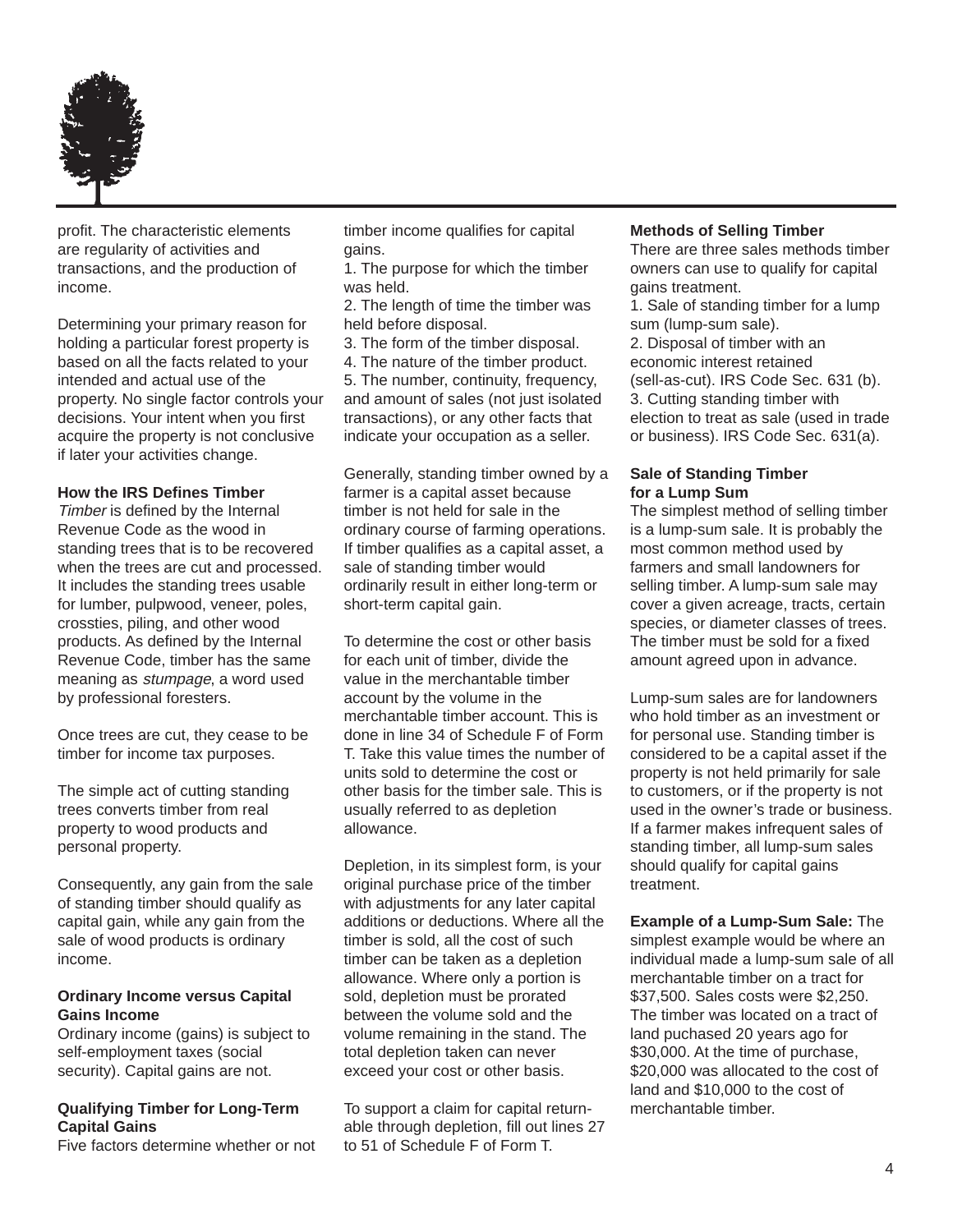The gain is: Sales receipts \$37,500 Less cost of sale  $-2,250$  cost of timber –10,000 –––––––– Gain \$25,250

The gain of \$25,250 is long-term capital gain income. You would report sales receipts, costs, and gain on Schedule D, Form 1040 for federal income taxes.

Had depletion and capital gains not been claimed, the taxable gain would have been the sales receipts minus the cost of the sale (\$37,500 – \$2,250  $= $35,250$ ). The tax liability on \$35,250 is significantly larger than the tax liability on \$25,250.

#### **Disposal of Standing Timber with Economic Interest Retained, IRS Code Sec. 631(b)**

If you dispose of timber and retain an economic interest, you must receive payment at a specified rate for each unit of timber cut. This type of disposal is commonly referred to as a pay-as-cut contract.

Under a pay-as-cut contract, the price per unit (dollars per 1,000 board feet, for example) is determined in advance. But the amount of timber to be harvested is not. Receipts are based on the volume actually harvested. The seller retains an economic interest (legal title) to the standing timber until it is cut. The purchaser must have the right to cut and use the timber to the exclusion of all others.

The disposal date is the date the timber is cut. Cut is defined as the time when volume can be measured. The seller may elect to treat the date of payment as the date of disposal, if payment is made before cutting.

Under a pay-as-cut contract, gain realized is reported as capital gains income, even if the timber was held for sale or the seller was a dealer or speculator in timber.

# **Advantages of 631(b) transactions:**

• Timber is included within a special tax category of business property (Sec. 1231) subject to capital gains treatment.

• The question of whether timber is held for sale to customers does not arise, as it does in lump-sum sales. • Ownership is broadly defined. It includes any person including a subleaser and the owner of a right-to-cut contract who owns an interest in timber. An interest in timber is the right to cut for sale on your account or for use in trade or business.

**Example of a 631 (b) Sale**: In 1965, J. J. Jones purchased a farm for \$30,000. Jones allocated \$7,500 of the cost to timber and \$22,500 to the land and improvements. Now there is 250,000 board feet of timber, of which Jones sells part of it for \$120 per 1,000 board feet. The sale produces 100,000 board feet. The basis of timber is \$30 per 1,000 board feet  $($7,500 \div 250).$ 

| The gain is computed as follows: |          |
|----------------------------------|----------|
| Gross sales 100 MBF @ \$120      | \$12,000 |
| Depletion allowance              |          |
| 100 MBF x \$30                   | $-3.000$ |
|                                  |          |

Capital gain \$9,000

Mr. Jones should fill out Schedules C and F of Form T and enter the gross sales price, depletion allowance (basis), and gain in Part 1, Form 4797.

**Cutting of Timber and Treatment as a Sale, IRS Code Sec. 631(a)** With this disposal method, the owner cuts standing timber and then

disposes of logs and other wood products. The owner must cut the standing timber or have it cut by someone else under contract. In all cases, the owner must retain title to the standing timber and wood products.

**Definition of ownership:** To claim longterm capital gains, an owner is anyone who has owned or has held a contract right to cut timber for more than one year. A contract right means you must have an unrestricted right to sell timber cut under a contract or to use the timber in your trade or business.

**Gain reported in two parts:** These are: (1) The difference between the basis and fair market value, as of the first day of the taxable year in which it is cut, is capital gain or loss; and (2) proceeds of sale minus fair market value on January 1 are ordinary income.

**Election under 631(a)** is binding with respect to all eligible timber that you cut in the year of election and subsequent years. You must obtain permission from the IRS Commissioner to change. Your election to use 631(a) is indicated merely by computing your taxes according to the provisions of Section 631(a) and then completing Schedules C and F of Form T.

**Reporting requirements under Section 631(a)** are generally the same as for Section 1231 gains and losses. Report the gain or loss on standing timber on Form 4797 with other Section 1231 transactions for the year. Report profit or loss on the sale of the cut products on a business Schedule C, Form 1040, or on Schedule F, Form 1040, if you are a farmer.